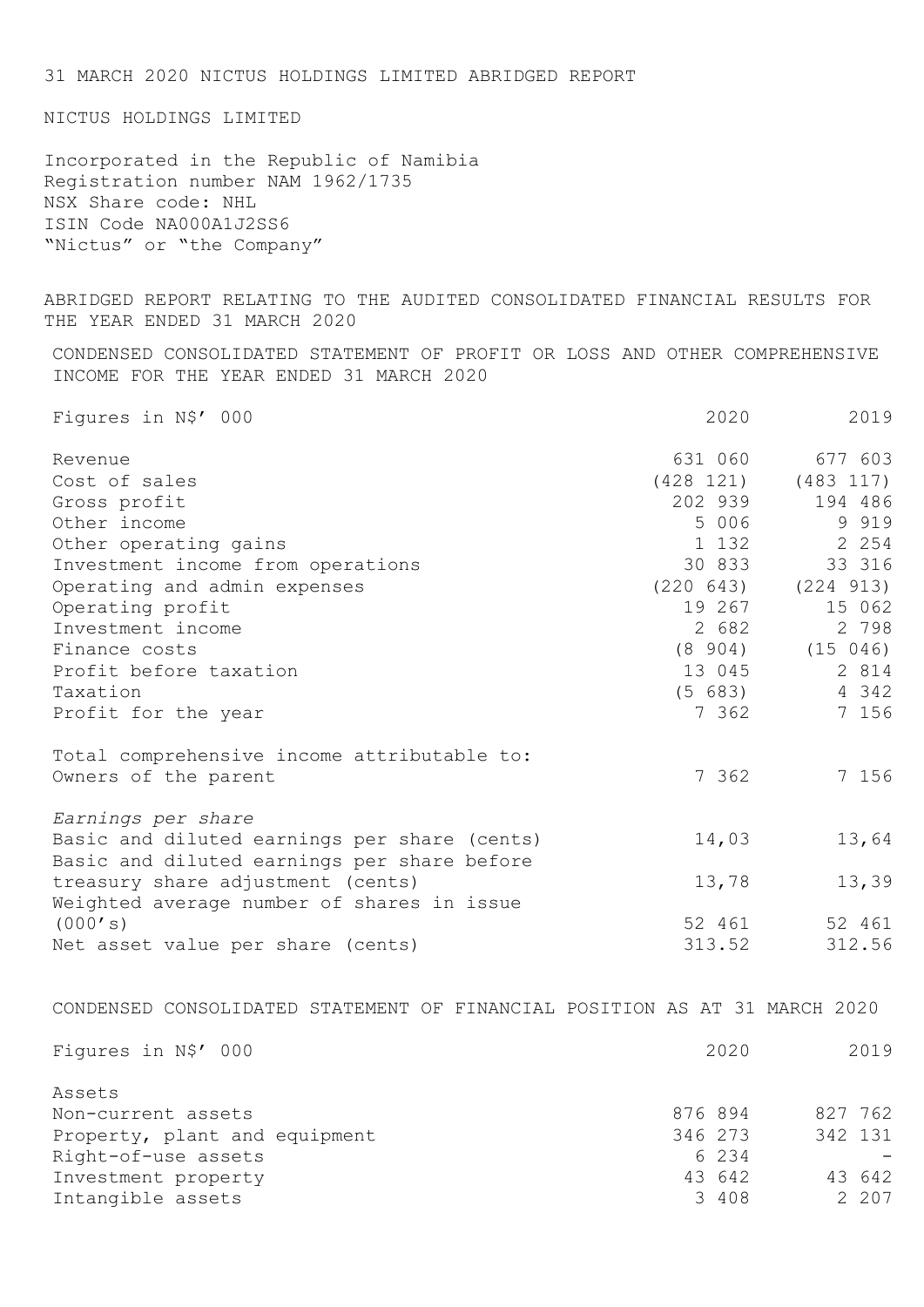| Trade and other receivables           |           | 10 757              |           | 12 009  |
|---------------------------------------|-----------|---------------------|-----------|---------|
| Investments at fair value             |           | 13 262              |           | 753     |
| Loans and receivables                 |           | 441 112             |           | 415 808 |
| Deferred tax assets                   |           | 12 206              |           | 11 212  |
| Current assets                        |           | 1 133 079           |           | 897 124 |
| Total assets                          |           | 2 009 973           | 1 724 886 |         |
| Equity and liabilities                |           |                     |           |         |
| Equity                                |           | 167 559             |           | 167 052 |
| Stated capital                        |           | 129                 |           | 129     |
| Total non-distributable reserves      |           | 74 399              | 74 399    |         |
| Retained income                       |           | 93 031              |           | 92 524  |
| Liabilities                           |           | 1 842 414 1 557 834 |           |         |
| Non-current liabilities               |           | 144 906             |           | 142 471 |
| Interest-bearing loans and borrowings |           | 113 369             |           | 115 031 |
| Deferred tax liabilities              |           | 31 537              |           | 27 440  |
| Current liabilities*                  |           | 1 697 508           | 1 415 363 |         |
| Insurance contract liability          |           | 1 402 213           | 1 304 200 |         |
| Other current liabilities             |           | 295 295             |           | 111 163 |
| Total equity and liabilities          | 2 009 973 |                     | 1 724 886 |         |

\* Included in current liabilities is the insurance contract liability. Premiums received under this liability are invested in terms of the insurance act enacted in Namibia with the result that certain investments are of a long term nature.

CONDENSED CONSOLIDATED STATEMENT OF CASH FLOWS FOR THE YEAR ENDED 31 MARCH 2020

| Figures in N\$' 000                       | 2020        | 2019     |
|-------------------------------------------|-------------|----------|
| Cash flow from operating activities       |             |          |
| Cash generated from operations            | 116 508     | 82 410   |
| Interest income                           | 2 682       | 2 7 9 8  |
| Finance costs                             | $(8\ 903)$  | (15 046) |
| Tax paid                                  | $(2 \t248)$ |          |
| Net cash from operating activities        | 108 039     | 70 162   |
| Cash flows from investing activities      |             |          |
| Purchase of property, plant and equipment | (9682)      | (6 622)  |
| Sale of property, plant and equipment     | 1 175       | 1 345    |
| Purchase of investment property           |             | (292)    |
| Purchase of intangible assets             | (2 557)     | (896)    |
| Sale of investments at fair value         | 6 133       | 7 466    |
| Increase of loans and receivables         | (6983)      | (28 249) |
| Net cash from investing activities        | (11 914)    | (27 248) |
| Cash flows from financing activities      |             |          |
| (Repayment of) loans from related parties | (33 910)    | (6 141)  |
| (Repayment of) / proceeds from borrowings | $(8\;583)$  | 1 875    |
| Dividends paid                            | (6 413)     | (6 413)  |
| Net cash from financing activities        | (48906)     | (10 679) |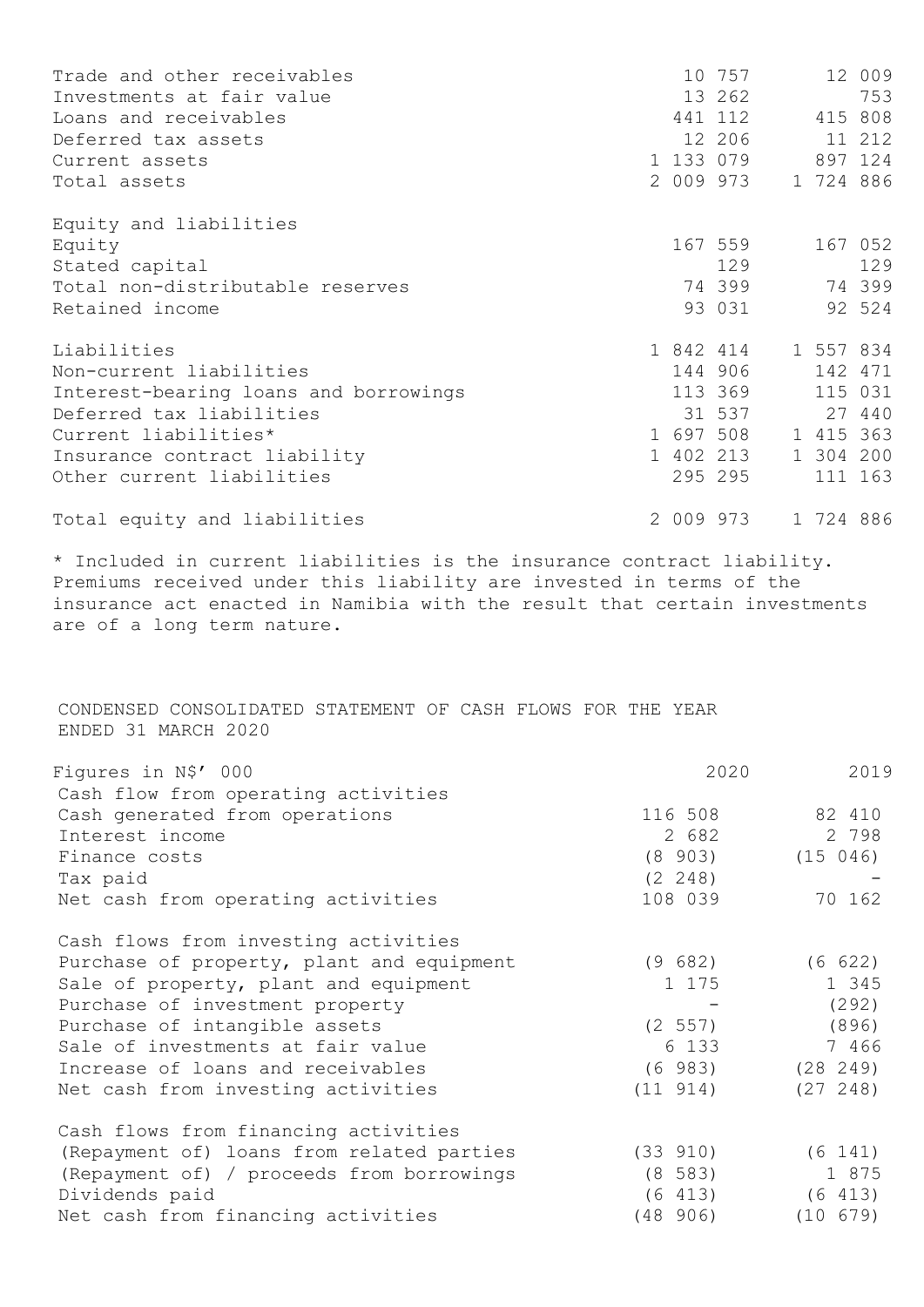Net movement in cash and cash equivalents 47 219 32 235 Cash and cash equivalents at the beginning of the year 47 219 32 235<br>426 450 394 215 Cash and cash equivalents at the end of the  $473669$  426 450 year

CONDENSED CONSOLIDATED STATEMENT OF CHANGES IN EQUITY FOR THE YEAR ENDED 31 MARCH 2020

| Figures in N\$'<br>000                          | Stated<br>capital | Revaluation<br>reserve | Insurance<br>contingency<br>reserve | Retained<br>earnings | Total<br>Equity |
|-------------------------------------------------|-------------------|------------------------|-------------------------------------|----------------------|-----------------|
| Audited<br>balance at 31<br>March 2018<br>Total | 129               | 58 848                 | 15 551                              | 91 516               | 166 044         |
| comprehensive<br>income                         |                   |                        |                                     | 7 156                | 7 156           |
| Net Dividends<br>paid                           |                   |                        |                                     | (6 148)              | (6 148)         |
| Balance as<br>previously<br>reported            | 129               | 58 848                 | 15 551                              | 92 524               | 167 052         |
| Change in<br>accounting<br>policy               |                   |                        |                                     | (707)                | (707)           |
| Balance at 31<br>March 2019 as<br>restated      | 129               | 58 848                 | 15 551                              | 91 817               | 166 345         |
| Total<br>comprehensive<br>income                |                   |                        |                                     | 7 362                | 7 362           |
| Net dividends<br>paid                           |                   |                        |                                     | (6 148)              | (6 148)         |
| Audited<br>balance at 31<br>March 2020          | 129               | 58 848                 | 15 551                              | 93 031               | 167 559         |

Accounting policies have been applied consistently with those of the prior year, except for the changes set out in the notes below. The annual financial statements for the year ended 31 March 2020 have been audited by SGA Chartered Accountants and Auditors, and their unqualified audit opinion is available for inspection at the registered office of the Company.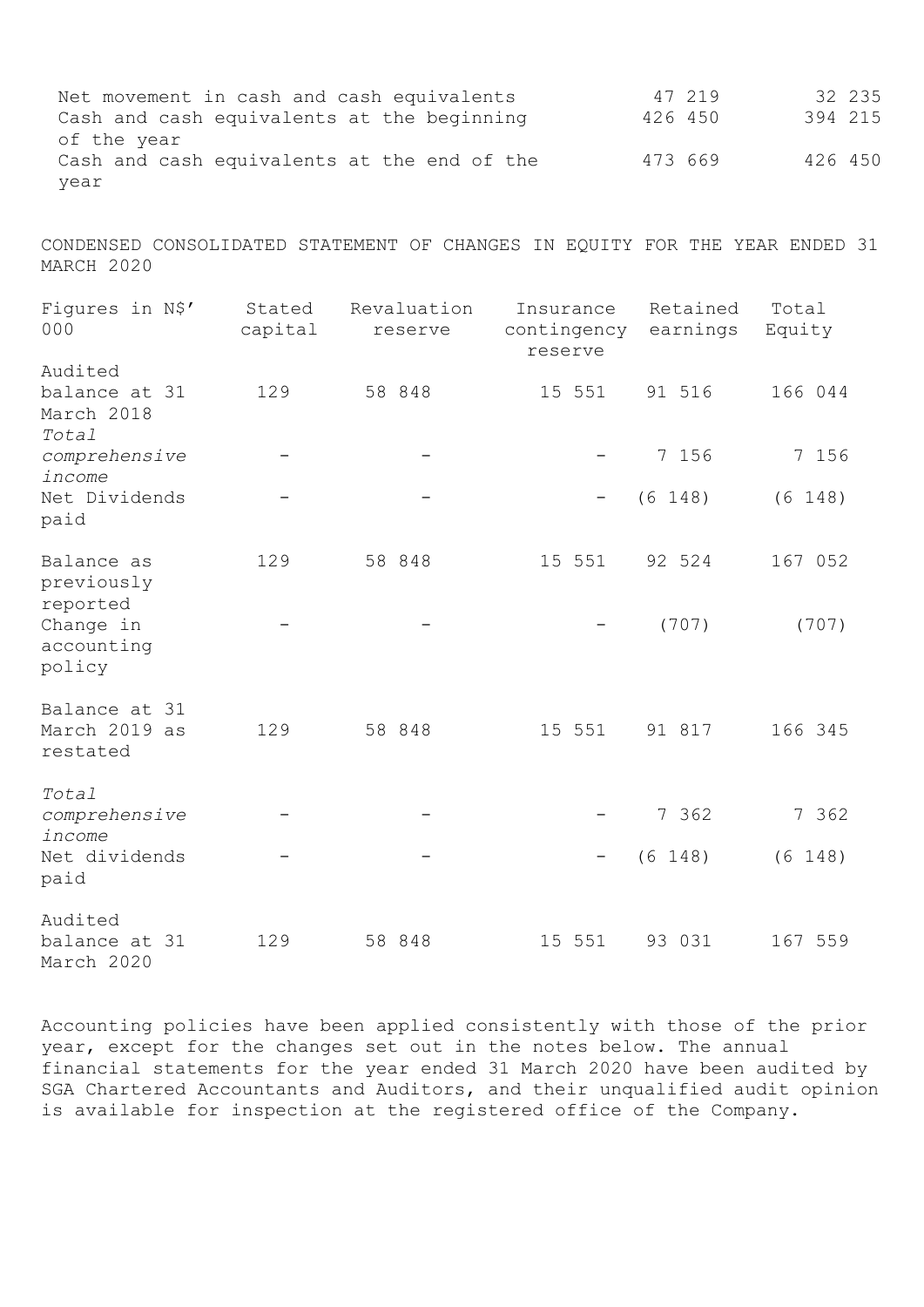### NOTES TO THE CONDENSED CONSOLIDATED FINANCIAL INFORMATION

#### 1. BASIS OF PREPARATION

The condensed consolidated financial statements have been prepared in accordance with the recognition and measurement requirements of International Financial Reporting Standards, in the manner as required by the Companies Act of Namibia and the Listing Requirements of the Namibian Stock Exchange. The condensed consolidated financial statements should be read in conjunction with the consolidated annual financial statements for the year ended 31 March 2020, which have been prepared in accordance with IFRS.

1(a) New and amended standards adopted by the Group -A number of new or amended standards became applicable for the current reporting period, and the Group had to change its accounting policies and make retrospective adjustments as a result of adopting IFRS 16 Leases. The impact of the adoption of the leasing standard and the new accounting policies are disclosed in note three below. The other standards did not have any impact on the Group's accounting policies and did not require retrospective adjustments.

The abridged summarised annual financial statements are presented in thousands of Namibia Dollars (N\$' 000) on the historical cost basis, except for financial instruments that are measured at fair value and land and buildings held for administrative purposes which are measured at revalued amounts.

The Group's functional and presentation currency is the Namibia Dollar. The Company's primary listing is on the Namibian Stock Exchange (NSX). 2. RECONCILIATION BETWEEN EARNINGS AND HEADLINE EARNINGS

Figures in N\$' 000 2020 2019

| Weighted average number of shares in issue for<br>basic, diluted and headline earnings per share |        |         |
|--------------------------------------------------------------------------------------------------|--------|---------|
| (1000)                                                                                           | 52 461 | 52 461  |
| Profit for the year, net of taxation<br>Loss / (profit) on disposal of plant and                 | 7 362  | 7 156   |
| equipment                                                                                        | 46     | (306)   |
| Headline earnings                                                                                | 7 408  | 6 8 5 0 |
| Headline and diluted headline earnings per share                                                 |        |         |
| (cents)                                                                                          | 14,12  | 13,06   |
| Headline and diluted headline earnings per share                                                 |        |         |
| before treasury share adjustment (cents)                                                         | 13,86  | 12,82   |

3. CHANGE IN ACCOUNTING POLICY

This note explains the impact of the adoption of IFRS 16 Leases on the Group's financial statements. It discloses the new accounting policies that have been applied from 1 April 2019 in the note below.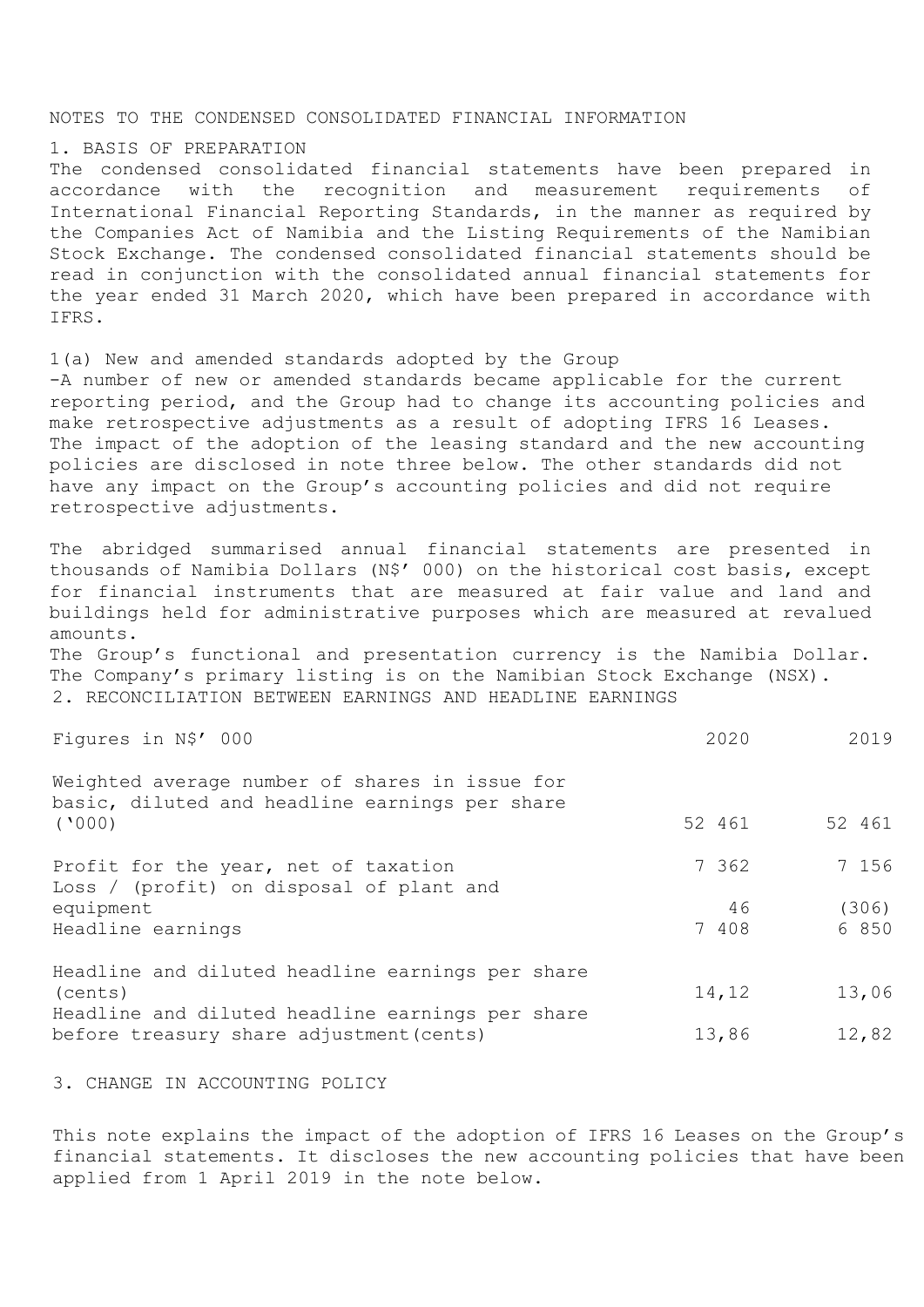IFRS 16 has been adopted by applying the modified retrospective approach, whereby the comparative figures are not restated. Instead, cumulative adjustments to retained earnings have been recognized in retained earnings as at 1 April 2019.

3(a) Adjustments recognized on the adoption of IFRS 16 On adoption of IFRS 16, the Group recognized lease liabilities in relation to leases that had previously been classified as 'operating leases' under the principles of IAS 17 Leases. These liabilities were measured at the present value of the remaining lease payments, discounted using the lessee's incremental borrowing rate as of 1 April 2019. The weighted average lessee's incremental borrowing rate applied to the lease liabilities on 1 April 2019 was 10,25%.

Reconciliation of previous operating lease commitments to lease liabilities under IFRS 16

Figures in N\$' 000

| Operating lease commitment at 31 March          | 13 975       |
|-------------------------------------------------|--------------|
| 2019 as previously disclosed                    |              |
| Discounted using the incremental                | 12 516       |
| borrowing rate as 1 April 2019                  |              |
| Modification & terminations                     | (909)        |
| Less recognition exemption for: Short           | $(5\ \ 717)$ |
| term leases                                     |              |
| Lease Liabilities recognized as 1 April<br>2019 | 5 8 9 0      |

The associated right-of-use assets for property leases were measured on a retrospective basis as if the new rules had always been applied. There were no onerous lease contracts that would have required an adjustment to the right-of-use assets at the date of the initial application. The recognized right-of-use asset only relates to properties (meeting the definition of property, plant and equipment).

The aggregate effect if the changes in accounting policy in the annual financial statements for the year ended 31 March 2020 is as follows:

Figure in N\$'

 $000$ 

| Deferred tax                         | 358    |
|--------------------------------------|--------|
| Right-of-use assets (net book value) | 6 234  |
| Lease liabilities                    | (7547) |
| Opening retained earnings            | 707    |
| Profit or loss effect                | (248)  |

Practical expedients applied In applying IFRS 16 for the first time, the Group has used the following practical expedients permitted by the standard: -the use of a single discount rate to a portfolio of the lease with reasonably similar characteristics -the accounting for operating leases with a remaining lease term of less than 12 months as at 1 April 2019 as short-term leases -the use of hindsight in determining the lease term where the contract contains options to extend or terminate the lease.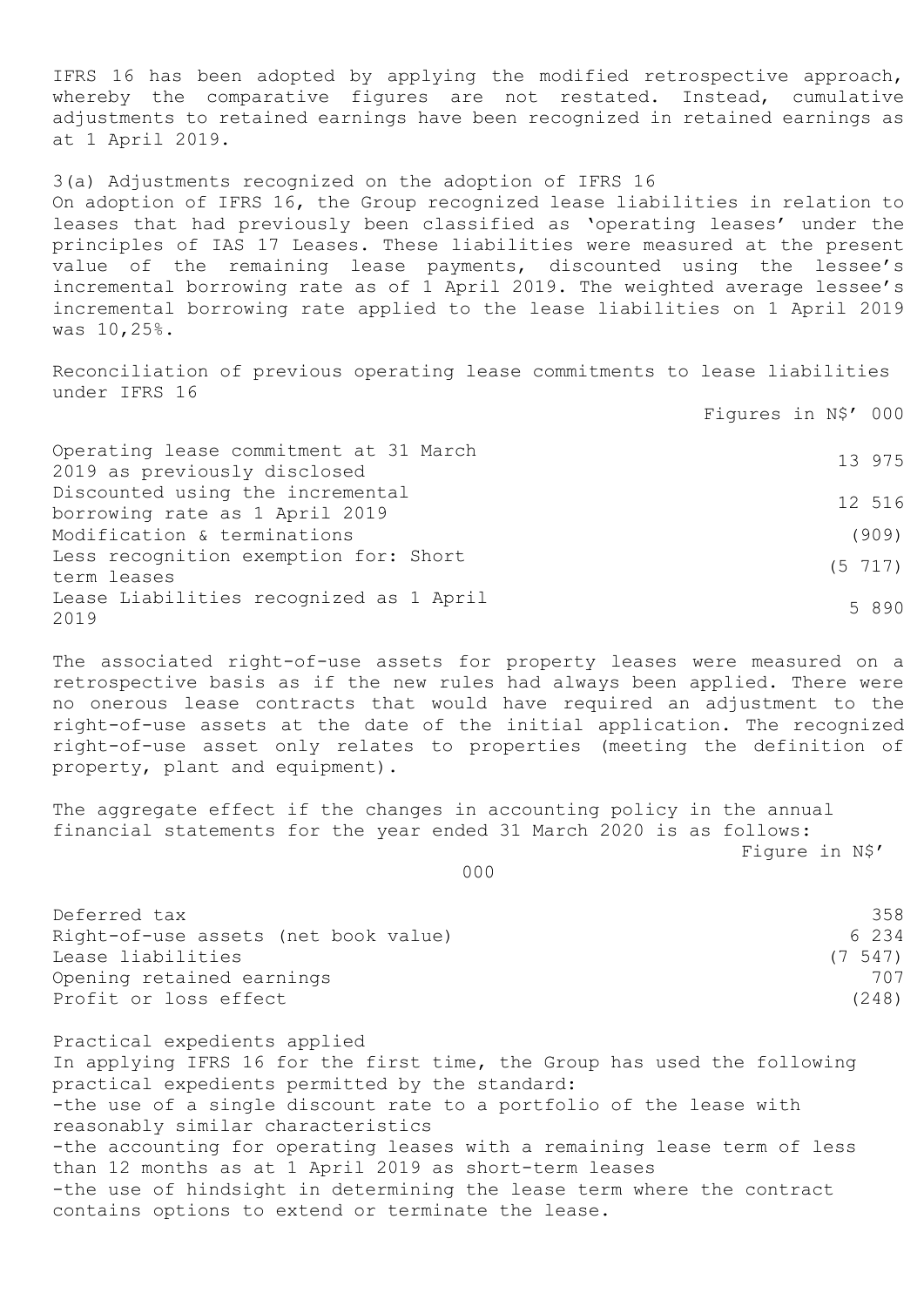3(b) The Group's leasing activities and how these are accounted for The Group leases several buildings for use in its business operations. Rental contracts are typically made for fixed periods of 2 to 7 years but may have extension options. Lease terms are negotiated on an individual basis and contain a wide range of different terms and conditions. The lease agreements do not impose any covenants, but leased assets may not be used as security for borrowing purposes.

Leases of property, plant and equipment were classified as operating leases until 31 March 2019. Payments made under operating leases were charged to profit or loss on a straight-line basis over the period of the lease.

From 1 April 2019, leases are recognized as a right-of-use asset and a corresponding liability at the date at which the leased asset is available for use by the Group. Each lease payment is allocated between the liability and finance cost. The finance cost is charged to profit or loss over the lease period to produce a constant periodic rate of interest on the remaining balance of the liability for each period. The right-of-use asset is depreciated over the shorter of the asset's useful life and the lease term on a straight-line basis.

The lease liabilities are measured as the present value of remaining lease payments, discounted using the lessee's incremental borrowing rate at the date of initial application.

Right-of-use assets are measured as the amount of the initial measurement of lease liability (adjusted by the amount of any previously recognized prepaid or accrued lease payments relating to that lease).

Payments associated with short-term leases and leases of low-value assets are recognized on a straight-line basis as an expense in profit or loss. Short-term leases are leases with a lease term of 12 months or less. Lowvalue assets comprise IT equipment and small items of office furniture.

4. CONDENSED CONSOLIDATED SEGMENTAL ANALYSIS The basis of segmentation and measurement is consistent with the prior year.

| Figures in N\$' 000                      | 2020    | 2019      |
|------------------------------------------|---------|-----------|
| Seqment revenue                          |         |           |
| Retail                                   | 528 301 | 591 809   |
| Property companies                       | 24 207  | 24 637    |
| Insurance and finance                    | 127 604 | 101 440   |
| Sub-total                                | 680 112 | 717 886   |
| Head office and eliminations             | (49052) | (40, 283) |
| Total revenue for the year               | 631 060 | 677 603   |
| Analysis of revenue by product / service |         |           |
| Revenue from contracts with customers    |         |           |
| Sale of goods and rendering of services  | 520 183 | 580 154   |
| Insurance premium income                 | 29 651  | 32 422    |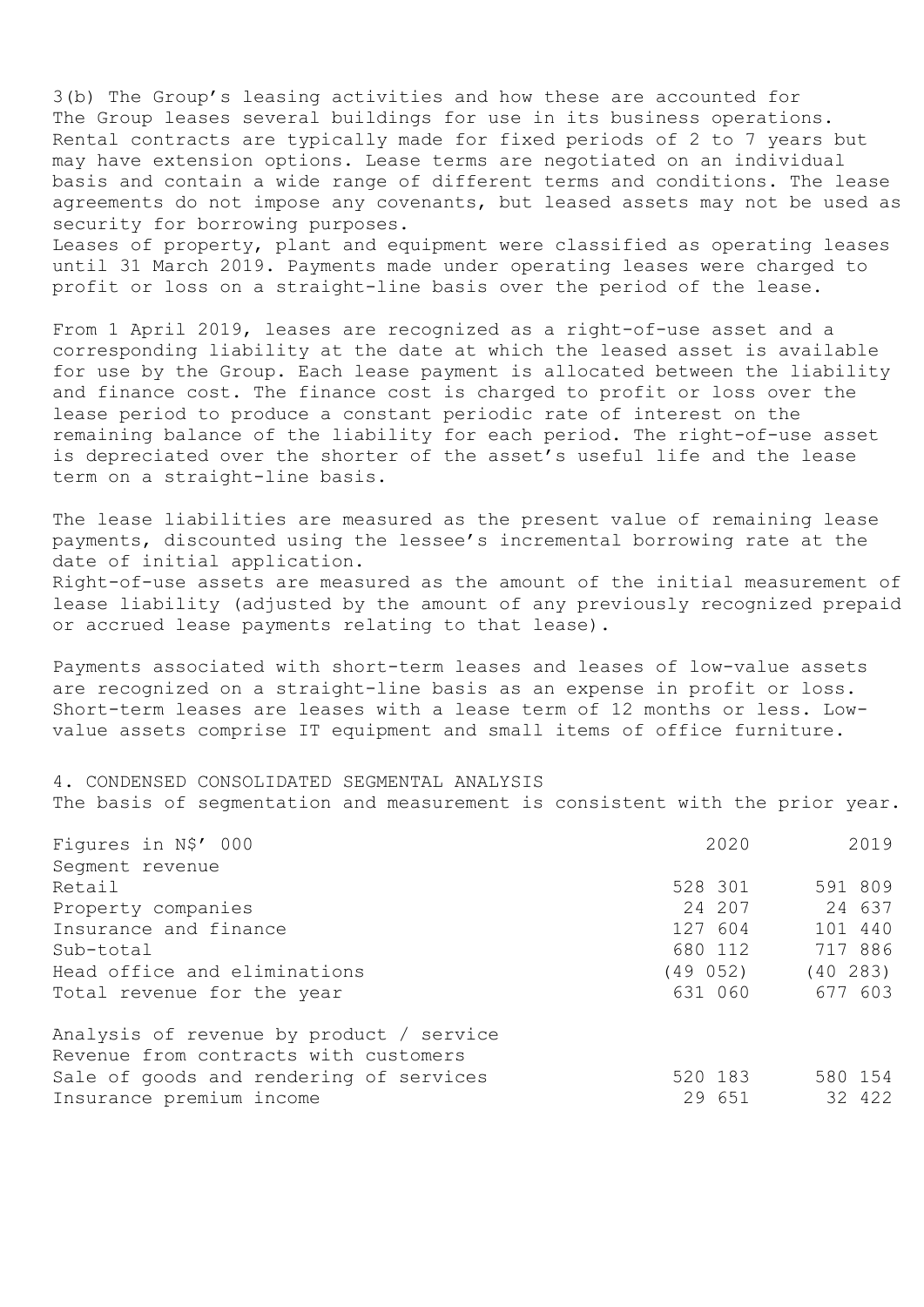| Revenue other than from contracts with customers |           |                         |
|--------------------------------------------------|-----------|-------------------------|
| Rental income                                    | 2 2 6 4   | 2 0 9 8                 |
| Finance income                                   | 57 747    | 62 929                  |
| Re-insurance income                              | 21 215    |                         |
| Total revenue                                    | 631 060   | 677 603                 |
| Net profit / (loss) after taxation               |           |                         |
| Retail                                           | (12 731)  | (9629)                  |
| Property companies                               | (1 289)   | (3853)                  |
| Insurance and finance                            |           | 31 327 23 731           |
| Sub-total                                        | 17 307    | 10 249                  |
| Head office and eliminations                     |           | $(9\ 945)$ $(3\ 093)$   |
| Total profit for the year                        | 7 362     | 7 156                   |
| Segment assets                                   |           |                         |
| Retail                                           |           | 247 944 231 199         |
| Property companies                               | 390 489   | 388 987                 |
| Insurance and finance                            |           | 1 720 668 1 420 312     |
| Sub-total                                        | 2 359 101 | 2 040 498               |
| Head office and eliminations                     |           | $(349 128)$ $(315 612)$ |
| Total as per statement of financial position     | 2 009 973 | 1 724 886               |
| Segment liabilities                              |           |                         |
| Retail                                           | 208 702   | 178 518                 |
| Property companies                               | 291 480   | 288 708                 |
| Insurance and finance                            | 1 661 733 | 1 365 599               |
| Sub-total                                        | 2 161 915 | 1 832 195               |
| Head office and eliminations                     |           | $(319 501)$ $(274 361)$ |
| Total as per statement of financial position     | 1 842 414 | 1 557 834               |

5. DIRECTORS' RESPONSIBILITY

The directors take full responsibility for the preparation of the summarised annual financial statements, and that the financial information has been correctly extracted from the underlying audited annual financial statements for the year ended 31 March 2020.

 $\overline{\phantom{a}}$  $\overline{\phantom{a}}$ 

6. FAIR VALUE HIERARCHY For financial instruments recognised at fair value, disclosure is required of a fair value hierarchy which reflects the significance of the inputs used to make the measurements. Level 1 represents those assets that are measured using unadjusted quoted prices for identical assets. Level 2 applies inputs other than quoted prices that are observable for the assets either directly (as prices) or indirectly (derived from prices). Level 3 applies inputs that are not based on observable market data.

| Figures in N\$' 000       |        | 2020 | 2019   |
|---------------------------|--------|------|--------|
| Level 1                   |        |      |        |
| Listed equity investments |        | 2692 | 21 066 |
| Debt investments          | 12 994 |      | 753    |
|                           | 15 686 |      | 21 819 |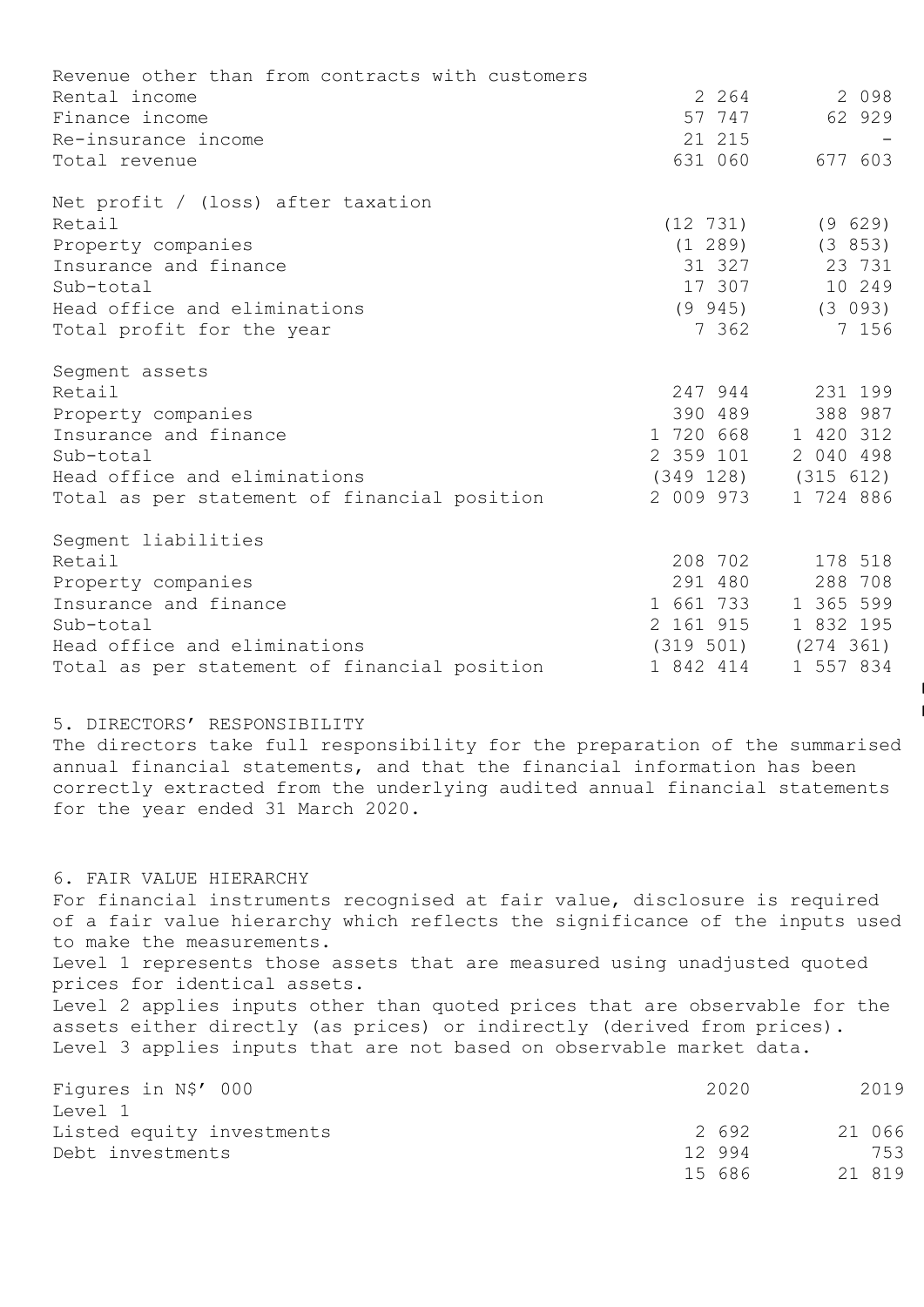| Level 2               |           |         |         |  |
|-----------------------|-----------|---------|---------|--|
| Land                  |           | 94 075  | 94 075  |  |
| Buildings             |           | 233 083 | 229 648 |  |
| Investment property   |           | 43 642  | 43 642  |  |
| Loans and receivables | 552 441   |         | 545 458 |  |
| Re-insurance asset    |           | 188 724 |         |  |
|                       | 1 111 965 |         | 912 823 |  |

# Financial assets by category

|                             | Amortised | Fair value<br>through<br>profit or |         |           |         |
|-----------------------------|-----------|------------------------------------|---------|-----------|---------|
| Figures in N\$' 000         | cost      | loss                               |         | Total     |         |
| 31 March 2020               |           |                                    |         |           |         |
| Investments at fair value   |           |                                    | 21 819  |           | 21 819  |
| Cash and cash equivalents   | 473 669   |                                    |         |           | 473 669 |
| Loans receivable            | 552 441   |                                    |         | 552 441   |         |
| Trade and other receivables | 198 829   |                                    |         | 198 829   |         |
| Re-insurance assets         |           | 188 724                            |         | 188 724   |         |
|                             | 1 224 939 |                                    | 204 410 | 1 429 349 |         |
| 31 March 2019               |           |                                    |         |           |         |
| Investments at fair value   |           |                                    | 21 819  |           | 21 819  |
| Cash and cash equivalents   | 426 450   |                                    |         |           | 426 450 |
| Loans receivable            | 545 458   |                                    |         |           | 545 458 |
| Trade and other receivables | 216 957   |                                    |         |           | 216 957 |
|                             | 188 865   |                                    | 21 819  | 1 210 684 |         |

Financial liabilities by category

|                                | Amortised |           |
|--------------------------------|-----------|-----------|
| Figures in N\$' 000            | cost      | Total     |
| 31 March 2020                  |           |           |
| Trade and other payables       | 255 805   | 255 805   |
| Borrowings                     | 151 251   | 151 251   |
| Insurance contract liabilities | 1 402 213 | 1 402 213 |
|                                | 1 809 269 | 1 809 269 |
| 31 March 2019                  |           |           |
| Trade and other payables       | 40 212    | 40 212    |
| Borrowings                     | 150 524   | 150 524   |
| Insurance contract liabilities | 1 304 200 | 1 304 200 |
| Loans from related parties     | 33 910    | 33 910    |
|                                | 1 528 846 | 1 528 846 |

## 7. DIRECTORS' COMMENTARY

Retail segment: Pursuing our growth strategy, especially in the furniture sector, was challenging under the circumstances. This was where we experienced the biggest contraction on turnover, however we managed to maintain our market share. The Tyres and Motor divisions were also under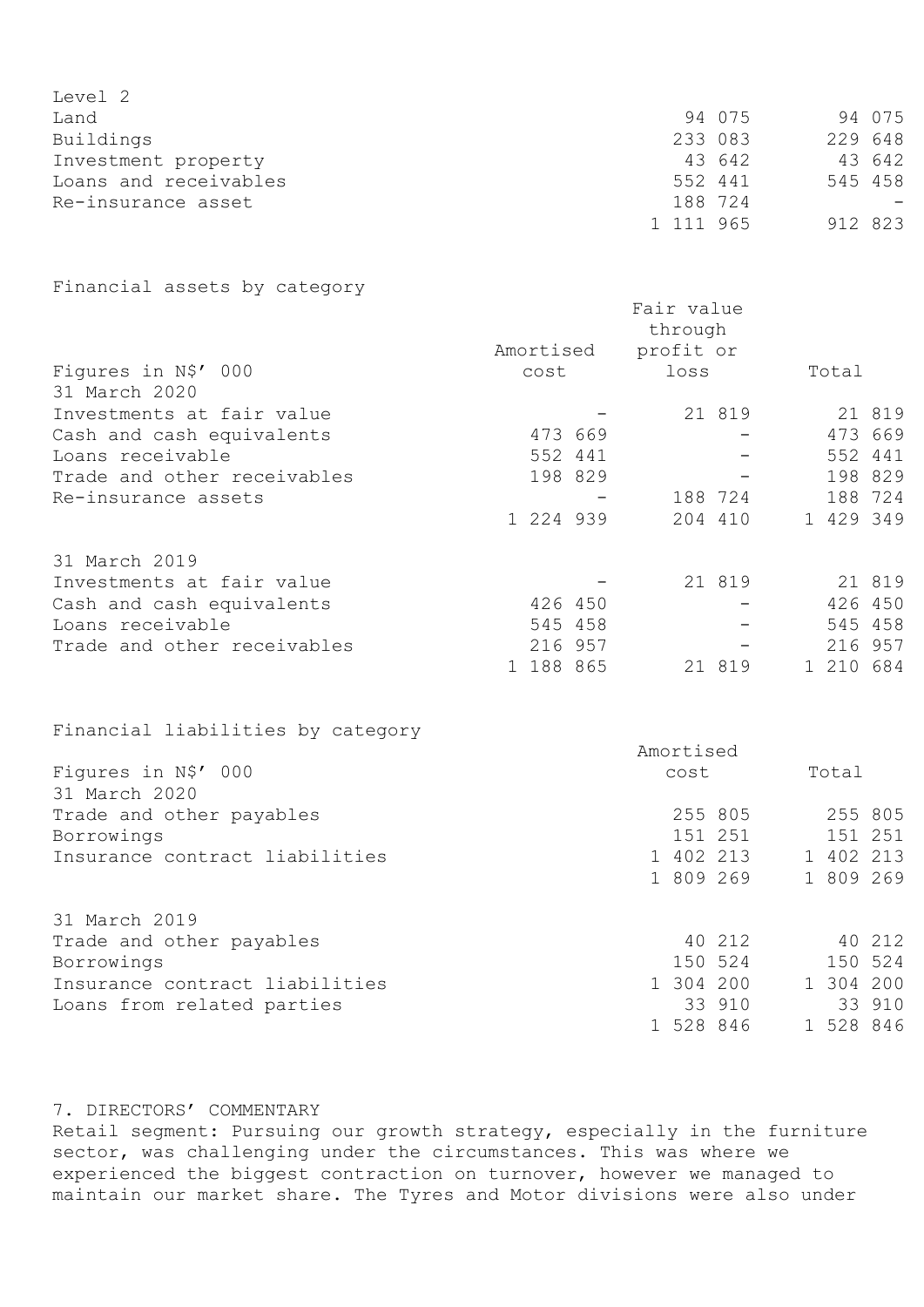pressure but managed to increase their market share and improved on the results of the previous year.

Property Companies: Properties performed better compared with the previous year, mainly due to lower interest rates and effective cost management.

Insurance and finance: Insurance and finance also showed better results than the previous year and managed to grow in turnover and profitability. This was due to concerted claims and cancellation management, as well as focusing on investment income to increase investment margins.

#### Outlook:

For the first time in recent history, the world economy declined in an unprecedented manner. However, we are starting to see positive signs of a slow recovery, with stock markets being the most rapid, but it is doubtful that this will be sustainable. Most probably, full recovery will take many years. The Nictus Group put various initiatives in place to counter the negative effects of the current unparalleled economic decline. A lot of hard work has already been done to place the Nictus Group on a path of sustainable growth and profitability for the future.

### 8. EVENTS AFTER THE REPORTING PERIOD

In December 2019, COVID-19 emerged and had subsequently spread worldwide. The World Health Organization has declared COVID-19 a pandemic resulting in state and local governments and private entities mandating various restrictions, including travel restrictions, restrictions on public gatherings, stay at home orders and advisories, and quarantining of people who may have been exposed to the virus. After close monitoring and responses and guidance from state and local governments, in an effort to mitigate the spread of COVID- 19, effective March 2020, the Group had temporarily closed its business premises, with associates working remotely where possible. The Group reopened its business premises on 5 May 2020 and complied with the required regulations. The Group continues to monitor developments, including government requirements and recommendations at the national, state, and local level to evaluate possible extensions to all or part of such closures.

In addition, we have taken several steps to further strengthen our statement of financial position, and maintain financial liquidity and flexibility, including reviewing operating expenses, evaluating merchandise purchases and reducing capital expenditures.

At this point, we cannot reasonably estimate the duration and severity of this pandemic, which could have a material impact on our business, results of operations, financial position and cash flows. Despite the uncertainty caused by the pandemic, the Board believe that preventative steps taken by management to mitigate the uncertainty will result in minimising potential severity that the pandemic may have on the Group.

## 9. DIVIDENDS

The final dividend of 12 cents per share (N\$ 6,4 million) was approved by the Board on 14 July 2020 in respect of the year ended 31 March 2020. The dividend will be declared out of retained earnings. The dividend has not been provided for, and there are no accounting implications for the current financial year.